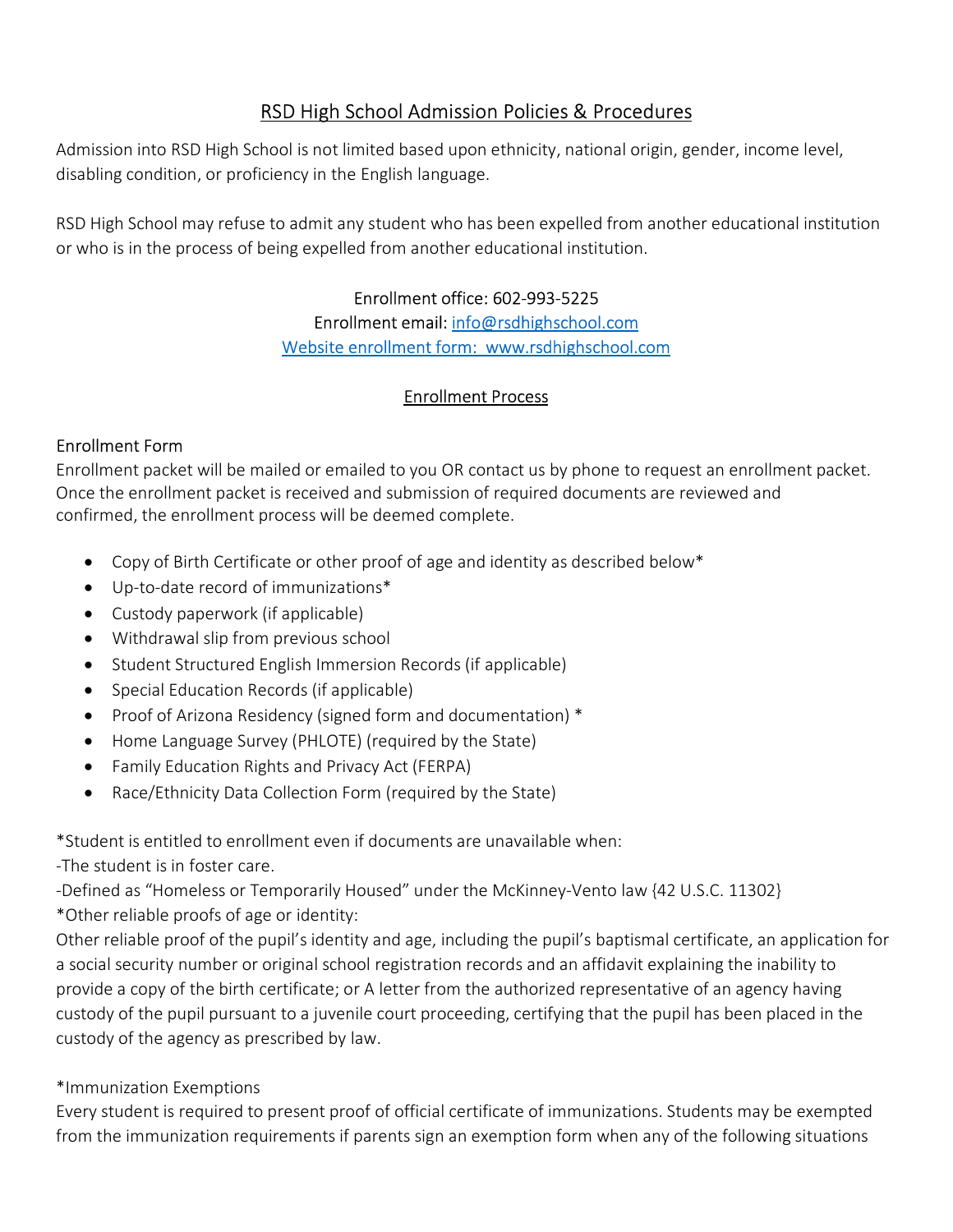#### Lottery, Waitlist & Rollover

#### Open Enrollment Lottery

If at any time during the year, the number of applicants exceeds the number of openings, there will be a lottery to determine enrollment and waitlist numbers.

#### How the Waitlist Works

If your application was not chosen via lottery, your student's application will be placed on our waitlist. When your application reaches the top of the list and a spot becomes available to you, RSD will notify you immediately.

#### Roll-Over Policy

RSD High School does not have a roll-over policy due to open enrollment and a 12-month school year, July 1 – June 30. Students may enroll for the next school year at any time.

## Priority Policy

#### Applications Eligible for Priority Status

The following types of enrollment are eligible for "Priority Status," and in the following order:

- Currently enrolled students
- RSD Faculty/Administration/Staff child or grandchild
- Sibling(s) attending, alumni siblings, or alumni children
- Board member child or grandchild
- Non-prioritized open enrollment forms (by original lottery number)

## Sibling/Child Priority Policy

Sibling/child priority only applies when the incoming applicant has a sibling/child that is officially enrolled, currently attending, or has graduated from RSD.

- A "sibling" is defined as an immediate family member, or a blended family member that resides under the same roof as the applicant or a child of a RSD graduate.
- If the sibling withdraws from the school before applicant is offered enrollment, priority status will be revoked.
- Priority status does not guarantee placement.

## RSD Faculty/Administration/Staff Child Priority Policy

- The employee must be a parent or legal guardian of applicant or the applicant must live with the employee for at least 50% of the calendar year.
- The employee is responsible for notifying RSD of their priority status eligibility.
- If employment is terminated by employee or employer before applicant is offered enrollment at RSD, priority status will be revoked.
- Priority status does not guarantee placement.

## RSD Board Member Child or Grandchild Priority Policy